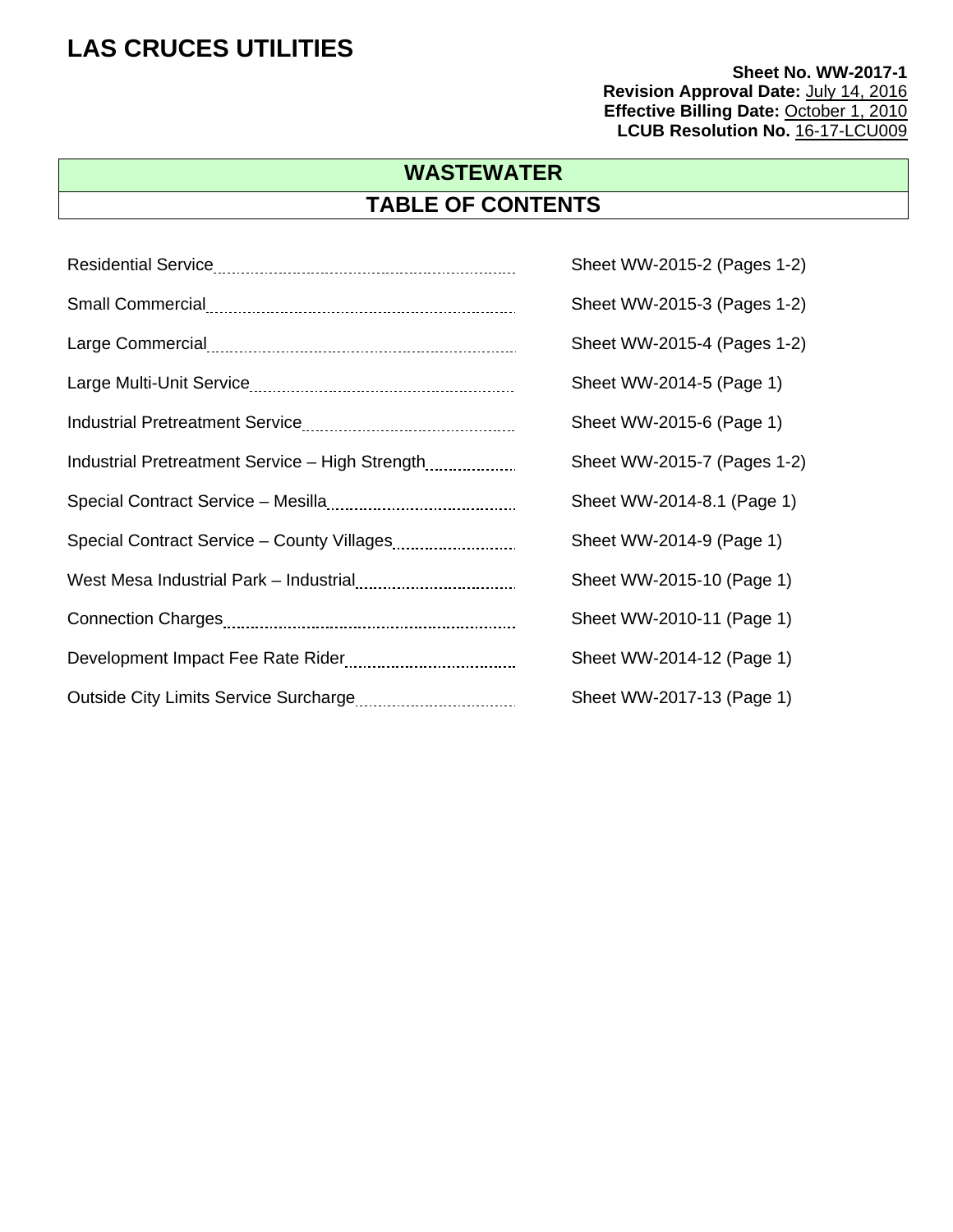#### **Sheet No. WW-2015-2 Revision Approval Date:** April 9, 2015 **Effective Billing Date:** October 1, 2010 **LCUB Resolution No.** 14-15-LCU034

### **WASTEWATER RESIDENTIAL SERVICE**

#### **AVAILABILITY**

Available in the Las Cruces Utilities wastewater service area for the exclusive use of a single water metered family residence for domestic purposes. Service to buildings attached to the residence, including garages and other minor buildings for the use of the residents, may also be through the residential meter. Service to a residence, which is used in part for commercial purposes but the predominant usage is for residential purposes, shall be served under this rate schedule.

#### **RATE**

The bills are the sum of:

| <b>Access Charge</b><br>Per month                                 | \$5.38           |
|-------------------------------------------------------------------|------------------|
| <b>Volume Charge</b><br>First 2,000 gallons<br>Over 2,000 gallons | \$1.30<br>\$2.34 |

#### **Tax and Fee**

Applicable Taxes & Franchise Fee assessed by a Governmental Authority and not included in Cost of Service Rates.

#### **BILLING UNITS**

#### **Landscape Metered Customers**

For customers with a landscape meter, the volume shall be based on 100% of water consumed each month, as measured through the non-landscape meter, and will be billed monthly.

#### **Applicable To Options A & B:**

Initially all customers will be billed under Option A unless customer notifies Customer Service that they elect to be billed under Option B. Once an option is selected a customer shall remain under that option until the next time the billing system calculates the winter average billed consumption (typically in the February billing cycle), but in no case for less than twelve (12) consecutive months.

#### **Option A**

The unit volume for the purpose of measurement per separate meter dwelling unit with city water shall be 1,000 gallons. Volume shall be based on 90% of the average of water consumed in December, January, and February billing cycles. If the customer history at their active service site is not available, then the residential class water average will be used in the calculation. This volume will be calculated annually and billed monthly as of the billing month of February of each year.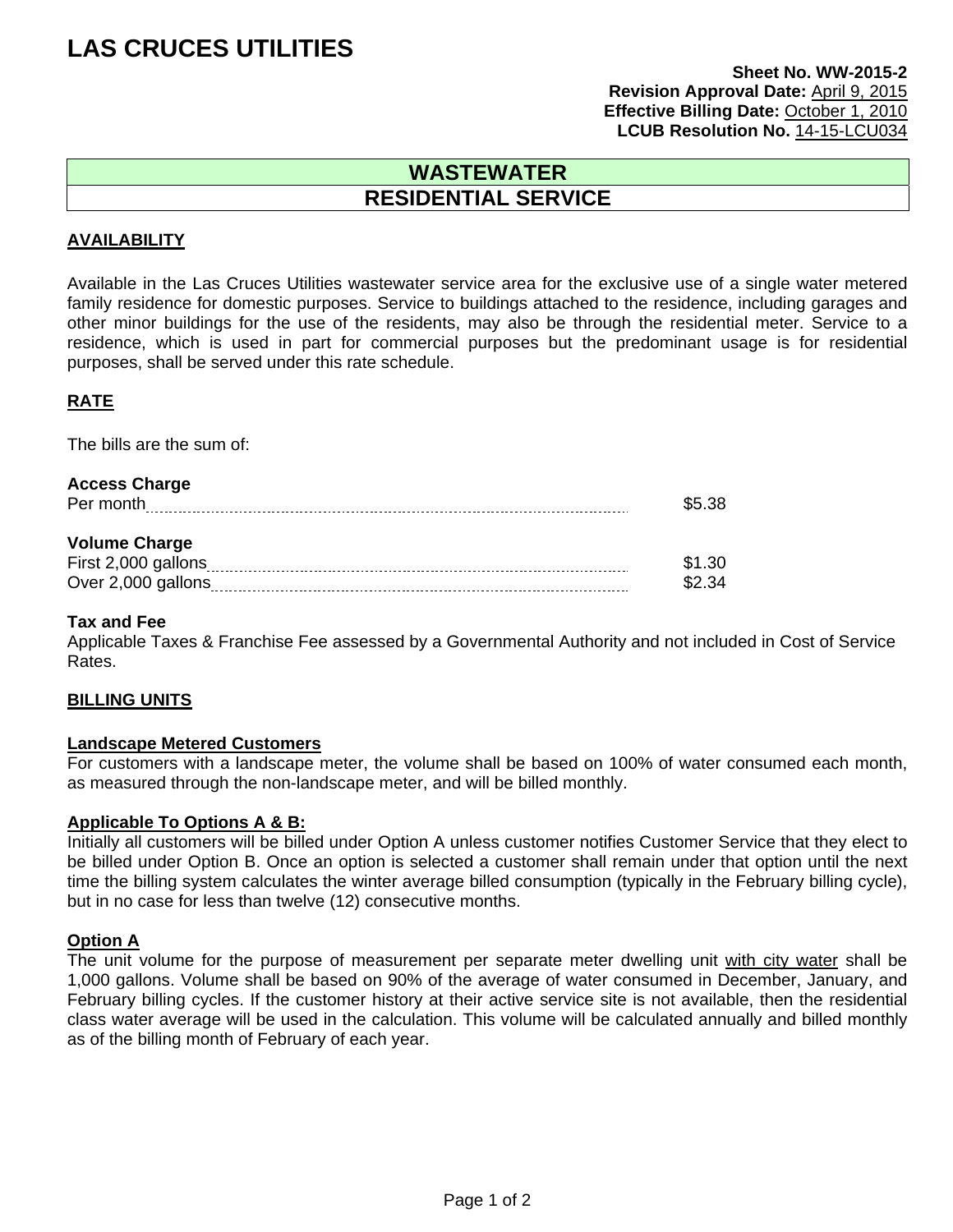#### **Sheet No. WW-2015-2 Revision Approval Date:** April 9, 2015 **Effective Billing Date:** October 1, 2010 **LCUB Resolution No.** 14-15-LCU034

### **WASTEWATER RESIDENTIAL SERVICE**

The unit volume for the purpose of measurement per dwelling unit without city water shall be 1,000 gallons. The volume shall be set at a monthly fixed amount equal to 90% of the residential class water average billed in December, January, and February. This monthly fixed volume also applies to customers that are connected to city water and wastewater system, but rely on an alternate potable water source. This volume will be calculated annually and billed monthly as of the month of March of each year.

#### **Option B**

The unit volume for the purpose of measurement per dwelling unit with city water shall be 1,000 gallons. Volume shall be based on 90% of the average of water consumed for each month during a period of twelve (12) consecutive months. Once this option is chosen a customer shall remain under Option B for a twelve (12) month minimum period.

Option B is not available to customers without city water.

Customers who can show to the satisfaction of the Customer Service Manager with the consent of the Utilities Director that a significant portion of the metered water usage does not enter the sewer system will be charged for only the volume entering the sewer system. The modification will be applied to billings for a term of twelve (12) months maximum; if the condition exists beyond twelve (12) months, then the customer must repeat this process.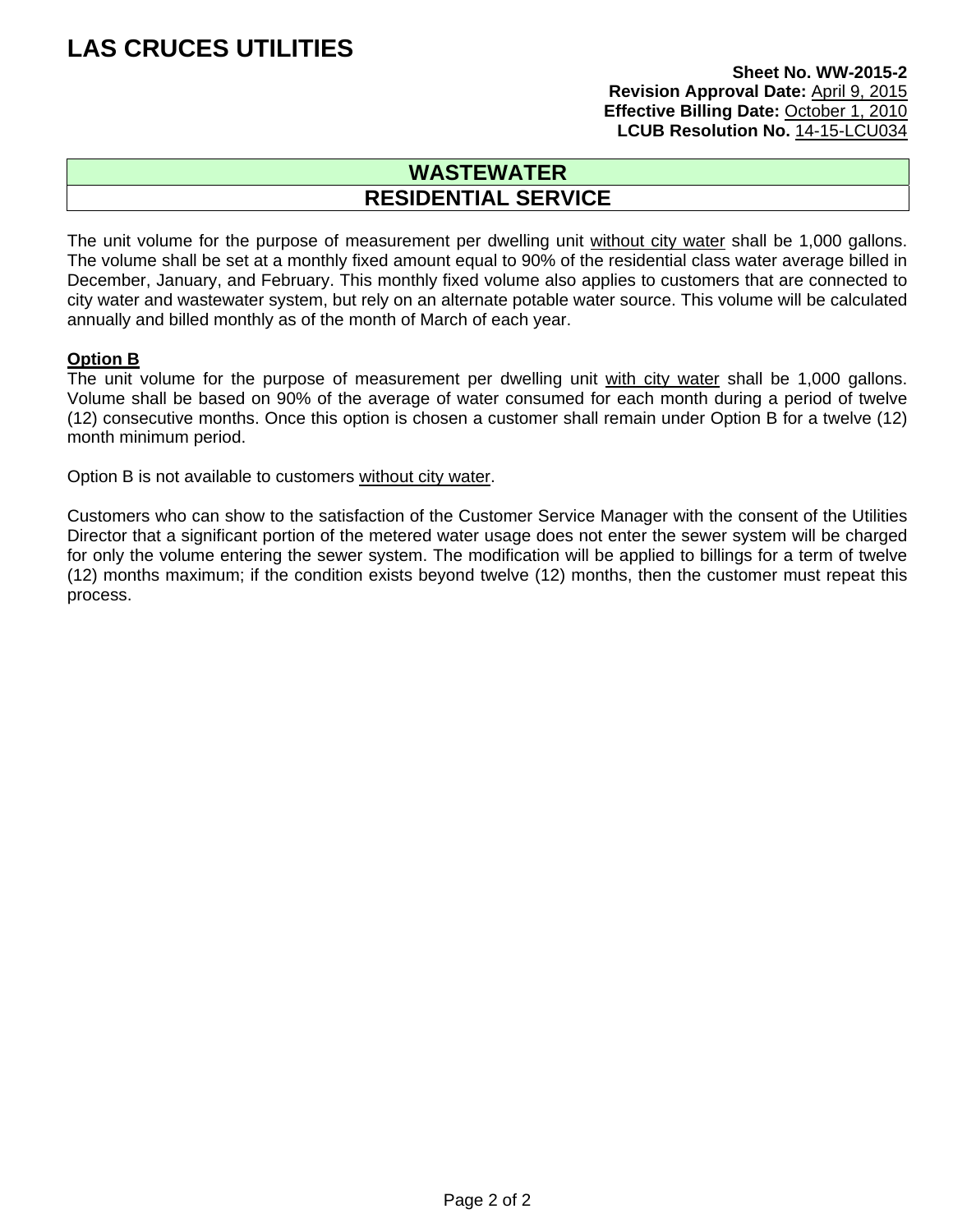#### **Sheet No. WW-2015-3 Revision Approval Date:** April 9, 2015 **Effective Billing Date:** October 1, 2010 **LCUB Resolution No.** 14-15-LCU034

### **WASTEWATER SMALL COMMERCIAL SERVICE**

#### **AVAILABILITY**

Available in the Las Cruces Utilities wastewater service area for any establishment engaged in the operation of a business, an institution, or governmental entities, whether or not for profit, whose monthly billed water volume is less than 50,000 gallons of non-landscape metered water consumption for at least three (3) of the twelve (12) months of the rate class review period. The rate class review period is a period of twelve (12) consecutive billing months that Las Cruces Utilities will review to determine the customer's appropriate rate classification. An initial rate review will be conducted in conjunction with the implementation of new rates approved by the Board of Commissioners for the City of Las Cruces Utilities. Subsequent rate reviews will be undertaken approximately twelve (12) months from the effective date of the new rates and every twelve (12) month period thereafter. A customer's rate classification will not be changed as a result of a rate review in the absence of at least twelve (12) consecutive months of billing history.

Such enterprises will include, but not be limited to, parks, clubs, hotels, motels, schools, hospitals, churches, parks, municipal, county, state, and federal buildings.

#### **RATE**

| The bills are the sum of: |         |
|---------------------------|---------|
| <b>Access Charge</b>      |         |
| Per month                 | \$16.82 |
|                           |         |
| <b>Volume Charge</b>      |         |
| Per 1,000 gallons         | \$1.16  |

#### **Tax and Fee**

Applicable Taxes & Franchise Fee assessed by a Governmental Authority and not included in Cost of Service Rates.

#### **BILLING UNITS**

#### **Landscape Metered Customers**

For customers with a landscape meter, the volume shall be based on 100% of water consumed each month, as measured through the non-landscape meter, and will be billed monthly.

#### **Applicable To Options A & B:**

Initially all customers will be billed under Option A unless the customer notifies Customer Service that they elect to be billed under Option B. Once an option is selected a customer shall remain under that option until the next time the billing system calculates the winter average billed consumption (typically in the February billing cycle), but in no case for less than twelve (12) consecutive months.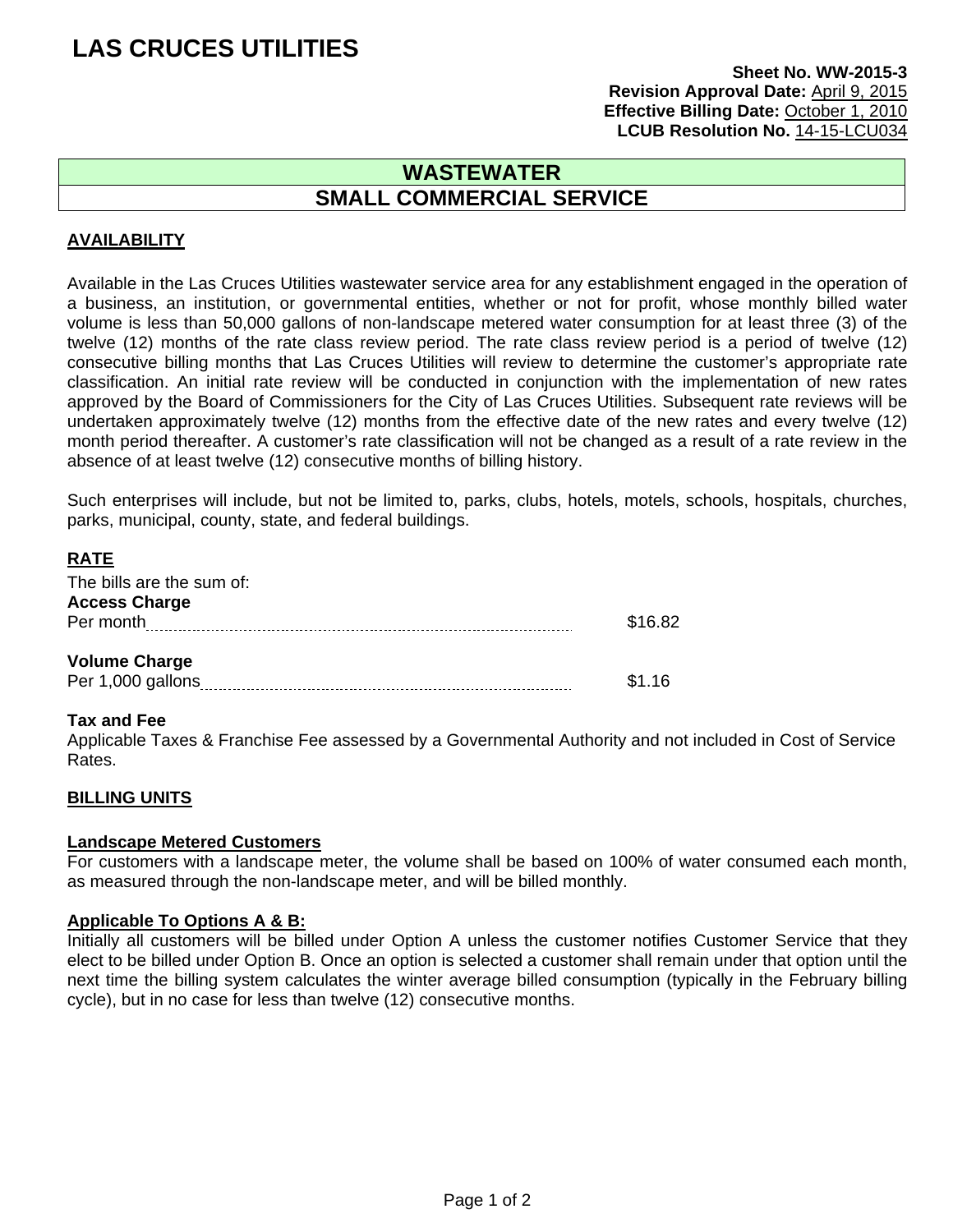#### **Sheet No. WW-2015-3 Revision Approval Date:** April 9, 2015 **Effective Billing Date:** October 1, 2010 **LCUB Resolution No.** 14-15-LCU034

### **WASTEWATER SMALL COMMERCIAL SERVICE**

#### **Option A**

The unit volume for the purpose of measurement per separate meter with city water shall be 1,000 gallons. Volume shall be based on 90% of the average of water consumed in December, January, and February billing cycles. If the customer history at their active service site is not available, then the small commercial class water average will be used in the calculation. This volume will be calculated annually and billed monthly as of the month of February of each year.

The unit volume for the purpose of measurement without city water shall be 1,000 gallons. The volume shall be set at a monthly fixed amount equal to 90% of the small commercial class water average billed in December, January, and February. This monthly fixed volume also applies to customers that are connected to city water and wastewater system, but rely on an alternate potable water source. This volume will be calculated annually and billed monthly as of the month of March of each year.

#### **Option B**

The unit volume for the purpose of measurement with city water shall be 1,000 gallons. Volume shall be based on 90% of the average of water consumed for each month during a period of twelve (12) consecutive months. Once this option is chosen a customer shall remain under Option B for a minimum of twelve (12) months.

Option B is not available to customers without city water.

Customers who can show to the satisfaction of the Customer Service Manager with the consent of the Utilities Director that their monthly volume of water consumption was less than 50,000 gallons for at least three (3) of the preceding twelve (12) months will be placed in the Small Commercial rate class. Otherwise, the customer will be placed in the Large Commercial rate class. The modification will be for a term of twelve (12) months maximum; if the condition exists beyond twelve (12) months, then the customer must repeat this process.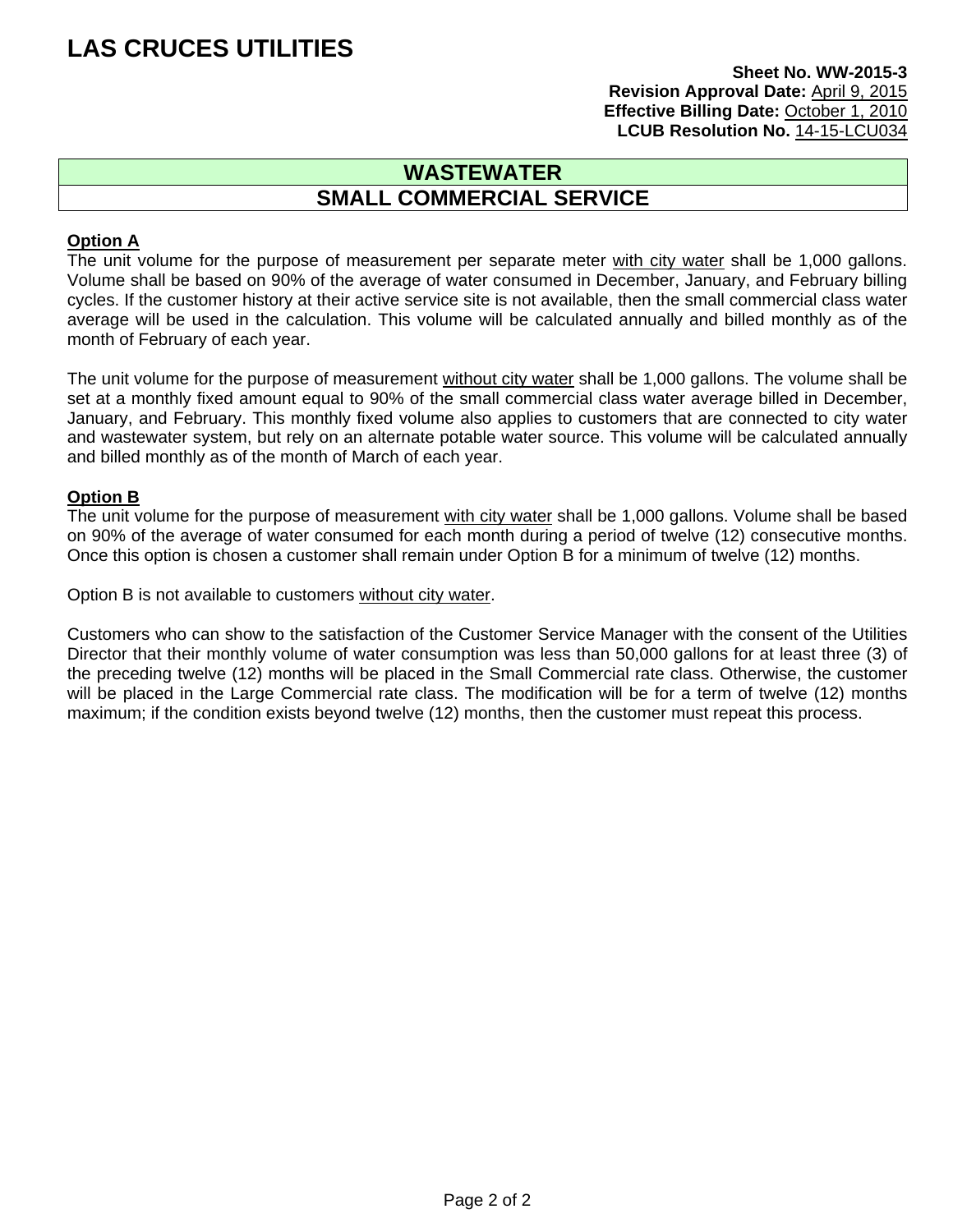#### **Sheet No. WW-2015-4 Revision Approval Date:** April 9, 2015 **Effective Billing Date:** October 1, 2010 LCUB Resolution No. 14-15-LCU034

### **WASTEWATER LARGE COMMERCIAL SERVICE**

#### **AVAILABILITY**

Available in the Las Cruces Utilities wastewater service area for any establishment engaged in the operation of a business or institution whether or not for profit, whose monthly billed water volume is equal to or greater than 50,000 gallons of non landscape metered consumption for ten (10) or more months of the twelve (12) month rate class review period. The rate class review period is a period of twelve (12) consecutive billing months that Las Cruces Utilities will review to determine the customer's appropriate rate classification. An initial rate review will be conducted in conjunction with the implementation of new rates approved by the Board of Commissioners for the City of Las Cruces Utilities. Subsequent rate reviews will be undertaken approximately twelve (12) months from the effective date of the new rates and every twelve (12) month period thereafter. A customer's rate classification will not be changed as a result of a rate review in the absence of at least twelve (12) consecutive months of billing history.

Such enterprises will include, but not be limited to, clubs, hotels, motels, schools, hospitals, churches, parks, municipal, county, state and federal buildings.

#### **RATE**

The bills are the sum of:

| Per month            | \$43.50 |
|----------------------|---------|
| <b>Volume Charge</b> |         |
| Per 1,000 gallons    | \$1.71  |

#### **Tax and Fee**

Applicable Taxes & Franchise Fee assessed by a Governmental Authority and not included in Cost of Service Rates.

#### **BILLING UNITS**

#### **Landscape Metered Customers**

For customers with a landscape meter, the volume shall be based on 100% of water consumed each month, as measured through the non-landscape meter, and will be billed monthly.

The unit volume for the purpose of measurement per establishment with city water shall be 1,000 gallons. Volume shall be based on 100% of water consumed for each month's billing cycle.

The unit volume for the purpose of measurement per establishment without city water shall be 1,000 gallons. Volume shall be based on 100% of the establishment's twelve (12) month average water consumption, as shown on customer's water bills. Customer shall provide Las Cruces Utilities with a copy of the water bills or Las Cruces Utilities will use the large commercial class water average.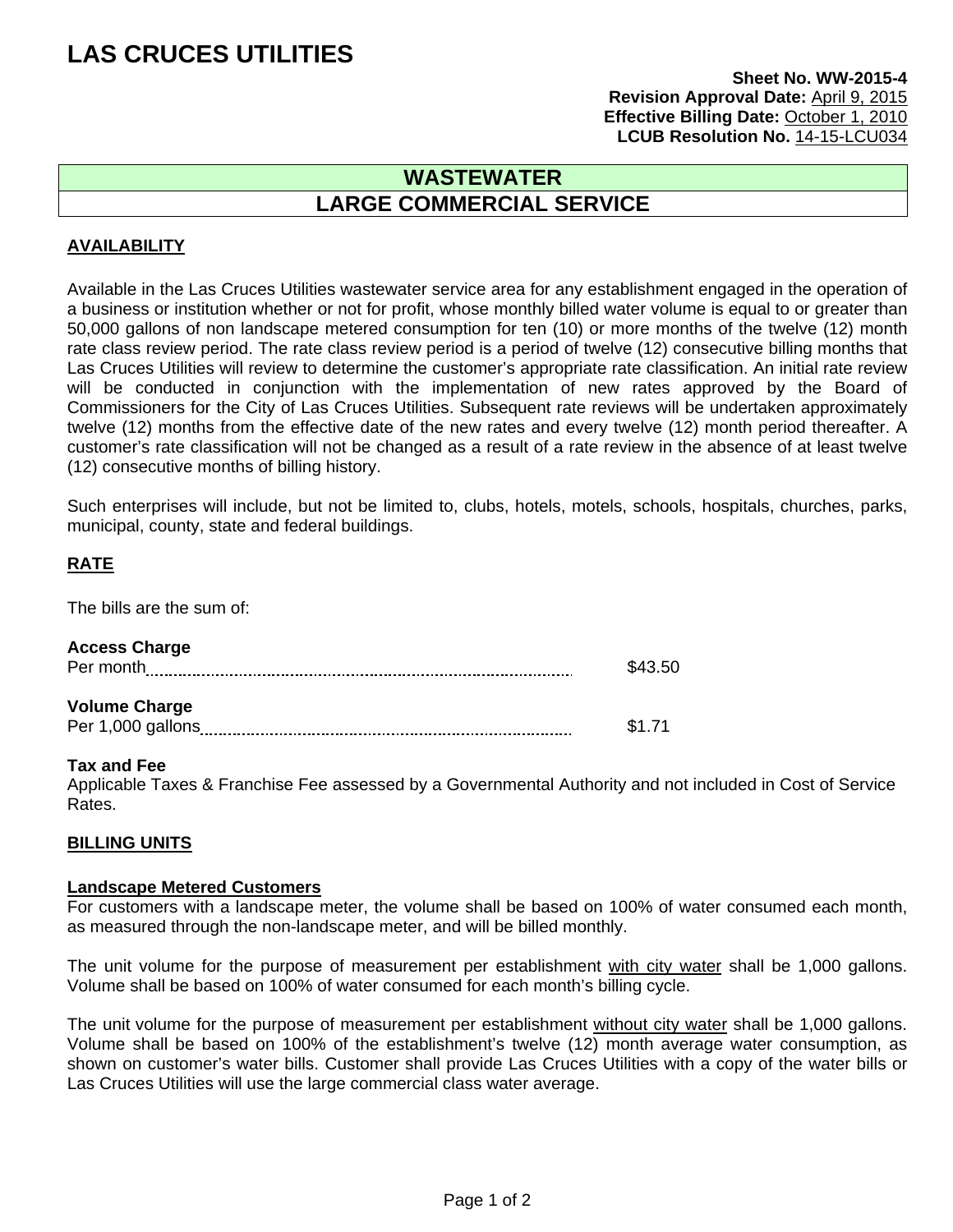#### **Sheet No. WW-2015-4 Revision Approval Date:** April 9, 2015 **Effective Billing Date:** October 1, 2010 LCUB Resolution No. 14-15-LCU034

### **WASTEWATER LARGE COMMERCIAL SERVICE**

Customers who can show to the satisfaction of the Customer Service Manager with the consent of the Utilities Director that a significant portion of the metered water usage does not enter the sewer system will be charged for only the volume entering the sewer system. The modification will be applied to billings for a term of twelve (12) months maximum; if the condition exists beyond twelve (12) months, then the customer must repeat this process.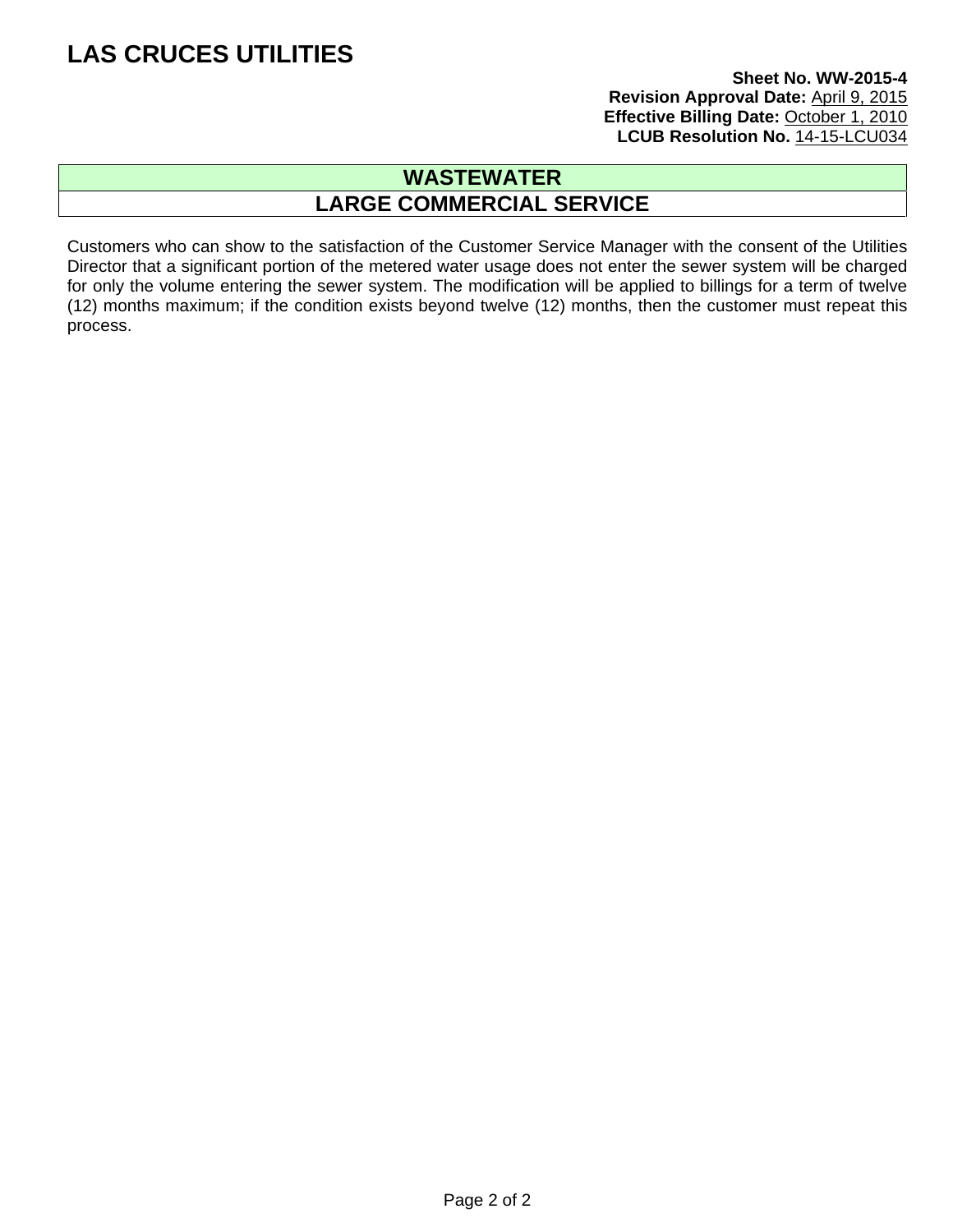#### **Sheet No. WW-2015-5 Revision Approval Date:** April 9, 2015 **Effective Billing Date:** October 1, 2010 LCUB Resolution No. 14-15-LCU034

### **WASTEWATER LARGE MULTI-UNIT SERVICE**

#### **AVAILABILITY**

Available in the Las Cruces Utilities wastewater service area for the exclusive use of multiple dwelling, master metered, residential units for domestic purposes such as apartment complexes, townhomes, and mobile home parks, whose monthly billed water volume is equal to or greater than 50,000 gallons of non landscape metered consumption for ten (10) or more months of the twelve (12) month rate class review period. The rate class review period is a period of twelve (12) consecutive billing months that Las Cruces Utilities will review to determine the customer's appropriate rate classification. An initial rate review will be conducted in conjunction with the implementation of new rates approved by the Board of Commissioners for the City of Las Cruces Utilities. Subsequent rate reviews will be undertaken approximately twelve (12) months from the effective date of the new rates and every twelve (12) month period thereafter. A customer's rate classification will not be changed as a result of a rate review in the absence of at least twelve (12) consecutive months of billing history.

#### **RATE**

The bills are the sum of:

| <b>Access Charges</b><br>Per month        | \$43.50 |
|-------------------------------------------|---------|
| <b>Volume Charge</b><br>Per 1,000 gallons | \$1.71  |

#### **Tax and Fee**

Applicable Taxes & Franchise Fee assessed by a Governmental Authority and not included in Cost of Service Rates.

#### **BILLING UNITS**

#### **Landscape Metered Customers**

For customers with a landscape meter, the volume shall be based on 100% of water consumed each month, as measure through the non-landscape meter, and will be billed monthly.

The unit volume for the purpose of measurement per establishment with city water shall be 1,000 gallons. Volume shall be based on 100% of water consumed for each month's billing cycle.

The unit volume for the purpose of measurement per establishment without city water shall be 1,000 gallons. Volume shall be based on 100% of the establishment's twelve (12) month average water consumption, as shown on customer's water bills. Customer shall provide Las Cruces Utilities with a copy of the water bills or Las Cruces Utilities will use the large commercial class water average.

Customers who can show to the satisfaction of the Customer Service Manager with the consent of the Utilities Director that a significant portion of the metered water usage does not enter the sewer system will be charged for only the volume entering the sewer system. The modification will be applied to billings for a term of twelve (12) months maximum; if the condition exists beyond twelve (12) months, then the customer must repeat this process.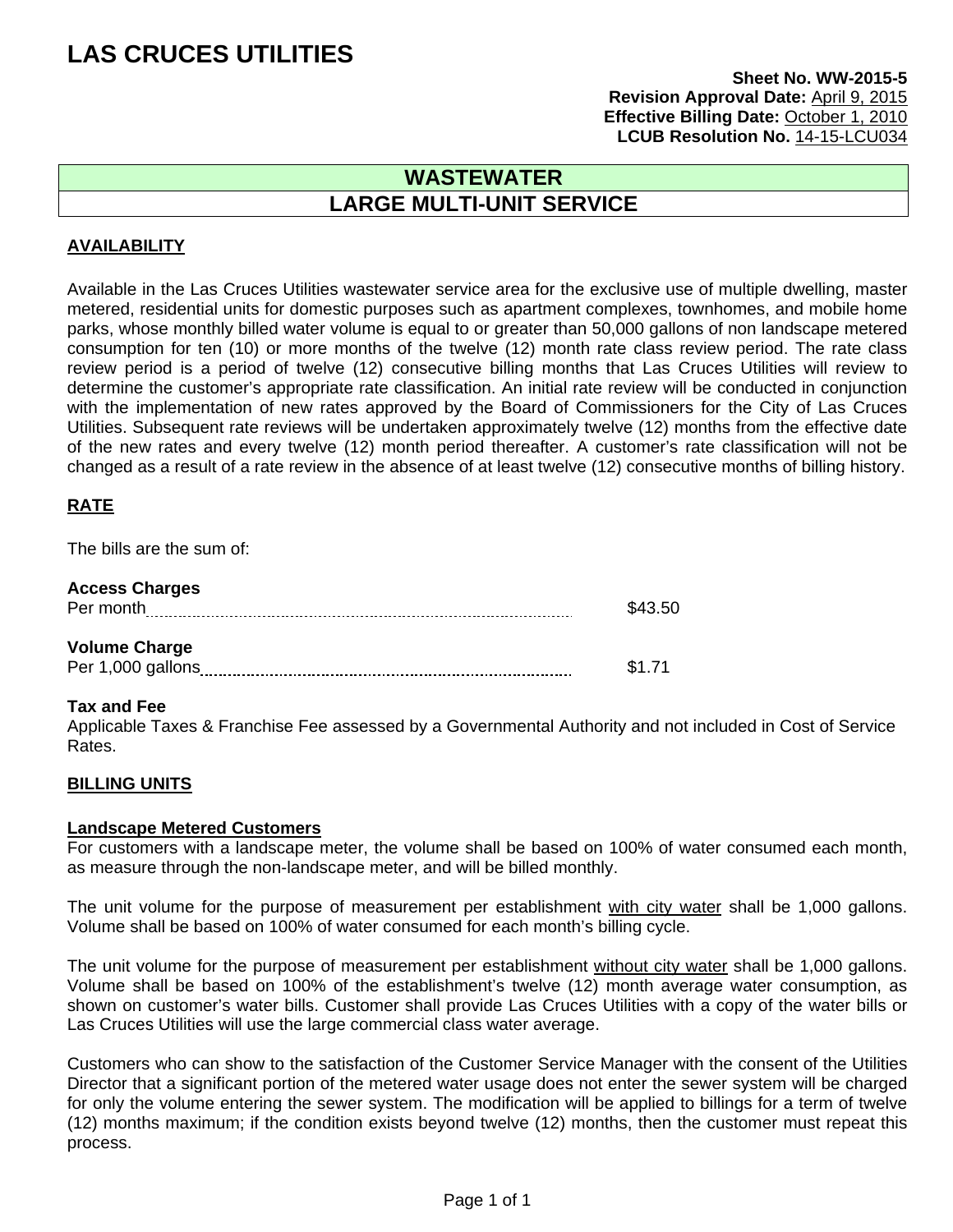#### **Sheet No. WW-2015-6 Revision Approval Date:** September 11, 2014 **Effective Billing Date:** October 1, 2010 LCUB Resolution No. 14-15-LCU010

### **WASTEWATER INDUSTRIAL PRETREATMENT**

#### **AVAILABILITY**

Available in the Las Cruces Utilities wastewater service area for any industrial users who are regulated or monitored under the City's Industrial Pretreatment Program, whether or not for profit.

Such enterprises shall include public institutions and industries regulated under 40 CFR 403 (federal regulations) and the City's Liquid Waste Disposal Ordinance (No. 2488).

#### **RATE**

The bills are the sum of:

| <b>Access Charge</b> |          |
|----------------------|----------|
| Per month            | \$545.00 |
|                      |          |
| <b>Volume Charge</b> |          |
| Per 1,000 gallons    | \$2.23   |

#### **Tax and Fee**

Applicable Taxes & Franchise Fee assessed by a Governmental Authority and not included in Cost of Service Rates.

#### **BILLING UNITS**

The unit volume for the purpose of measurement per establishment shall be 1,000 gallons. Volume shall be based on 100% of water consumed each month's billing cycle through the non-landscape meter or as determined by an approved direct wastewater flow measurement.

Customers who can show to the satisfaction of the Utilities Director that a significant portion of the metered water usage does not enter the sewer system will be charged for only the volume entering the sewer system. The modification will be for a term of twelve (12) months maximum; if the condition exists beyond twelve (12) months, the customer must repeat this process.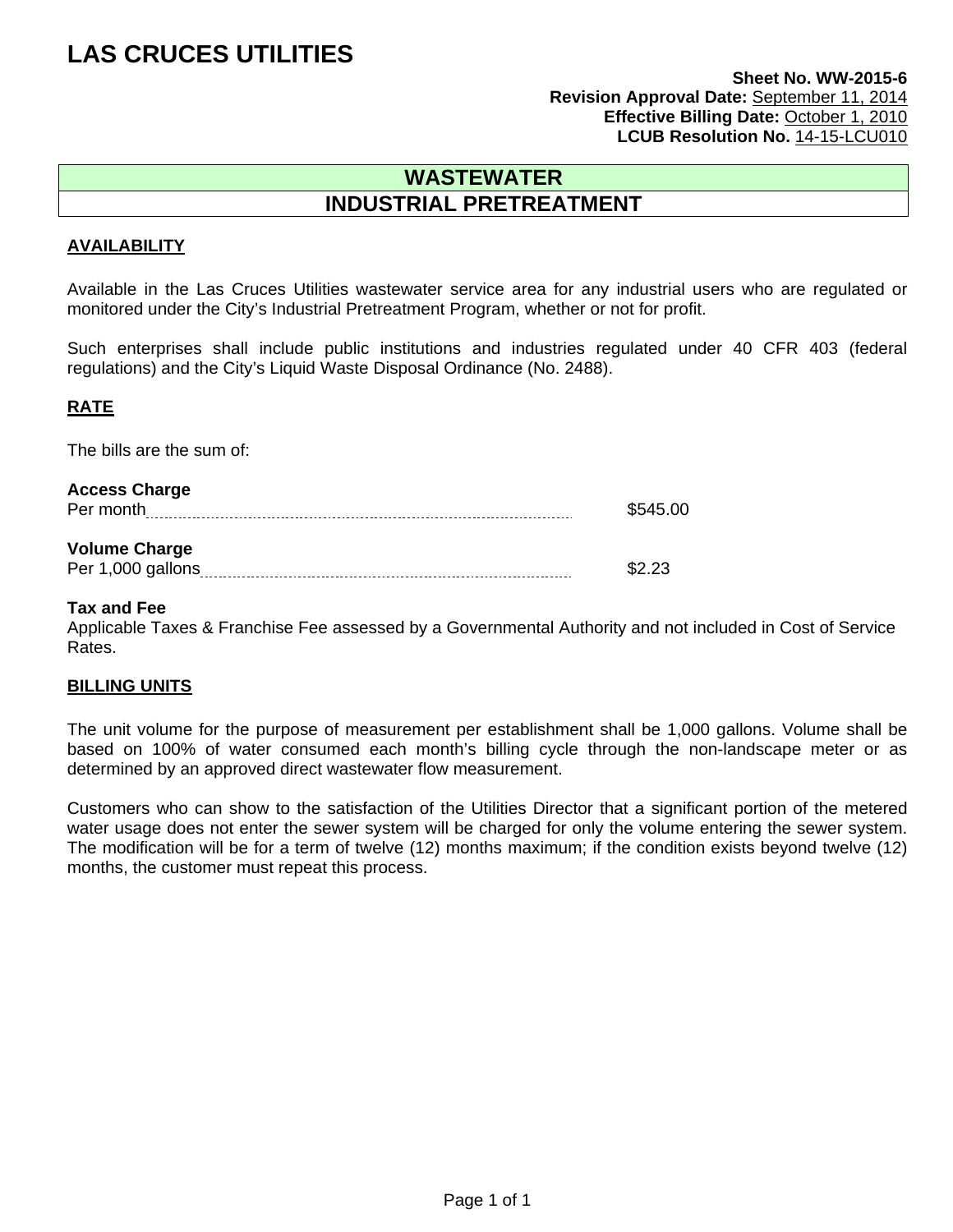#### **Sheet No. WW-2015-7 Revision Approval Date:** September 11, 2014 **Effective Billing Date:** October 1, 2010 **LCUB Resolution No.** 14-15-LCU010

### **WASTEWATER INDUSTRIAL PRETREATMENT – HIGH STRENGTH**

#### **AVAILABILITY**

Available in the Las Cruces Utilities wastewater service area for any industrial users who are regulated or monitored under the City's Industrial Pretreatment Program, whether or not for profit. Industrial users in the High Strength Category whose BOD and TSS drop below 250 mg/L and 200 mg/L respectively will be billed under the Industrial Pretreatment rate schedule.

Such enterprises shall include certain public institutions and industries regulated under 40 CFR 403 (federal regulations) and the City's Liquid Waste Disposal Ordinance (No. 2488).

#### **RATE**

| The bills are the sum of:<br><b>Access Charge</b> |          |
|---------------------------------------------------|----------|
|                                                   | \$545.00 |
| <b>Volume Charge</b>                              |          |
|                                                   | \$5.44   |
| <b>Loading Charge</b>                             |          |
| BOD charge per pound                              | \$0.42   |
| TSS charge per pound                              | \$0.18   |

#### **Tax and Fee**

Applicable Taxes & Franchise Fee assessed by a Governmental Authority and not included in Cost of Service Rates.

#### **BILL COMPUTATION**

Formula:  $AC + V_1 * J + V_2 * [A * (BOD - 250) * 8.34 + B * (TSS - 200) * 8.34]$ 

 AC = Access Charge J = Volume Charge  $V_1$  = Volume in 1,000 gallons  $V_2$  = Volume in 1,000,000 gallons  $A = BOD$  Surcharge per pound B = TSS Surcharge per pound BOD = BOD concentration in excess of 250 milligrams per liter TSS = TSS concentration in excess of 200 milligrams per liter 8.34 = is the US conversion factor of milligram/liter to pounds/gallon

The unit volume for the purpose of measurement per establishment shall be 1,000 gallons. Volume shall be based on 100% of water consumed each month's billing cycle or as determined by an approved direct wastewater flow measurement.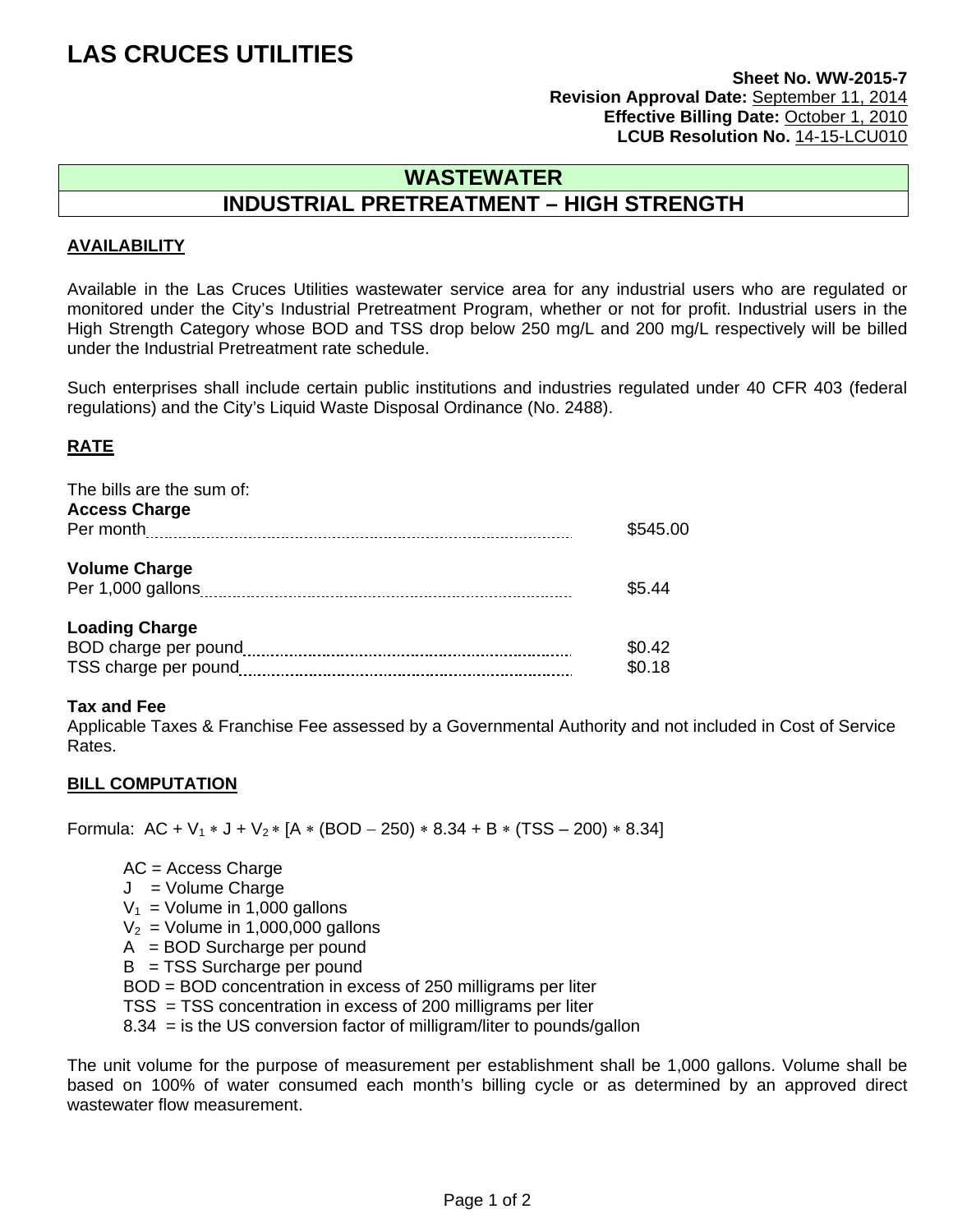#### **Sheet No. WW-2015-7 Revision Approval Date:** September 11, 2014 **Effective Billing Date: October 1, 2010** LCUB Resolution No. 14-15-LCU010

### **WASTEWATER INDUSTRIAL PRETREATMENT – HIGH STRENGTH**

Customers who can show to the satisfaction of the Utilities Director that a significant portion of the metered water usage does not enter the sewer system will be charged for only the volume entering the sewer system. The modification will be for a term of twelve (12) months maximum; if the condition exists beyond twelve (12) months, the customer must repeat this process.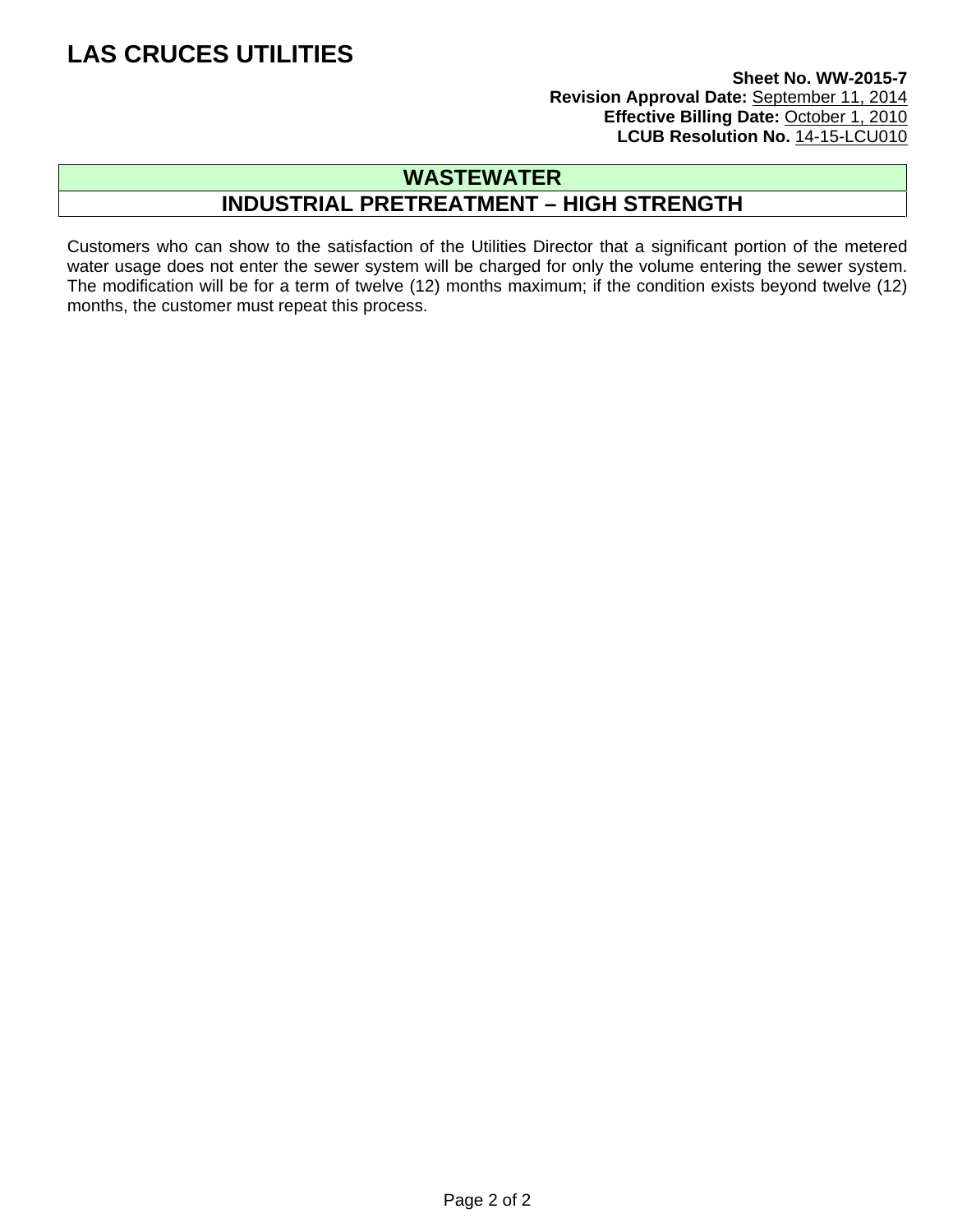#### **Sheet No. WW-2014.1-8 Revision Approval Date:** August 8, 2013 **Effective Billing Date:** October 1, 2010 LCUB Resolution No. 13-14-009

### **WASTEWATER SPECIAL CONTRACT SERVICE – MESILLA**

#### **AVAILABILITY**

Available by contract to the Town of Mesilla.

#### **RATE**

The bills are the sum of:

| <b>Access Charge</b><br>Per month         | \$1,565.03 |
|-------------------------------------------|------------|
| <b>Volume Charge</b><br>Per 1,000 gallons | \$1.92     |

#### **Tax and Fee**

Applicable Taxes & Franchise Fee assessed by a Governmental Authority and not included in Cost of Service Rates.

#### **BILLING UNITS**

The unit volume for the purpose of measurement shall be 1,000 gallons. Per the Second Amended Agreement for the Collection and Treatment of Wastewater from the Town of Mesilla approved by the Utilities Board.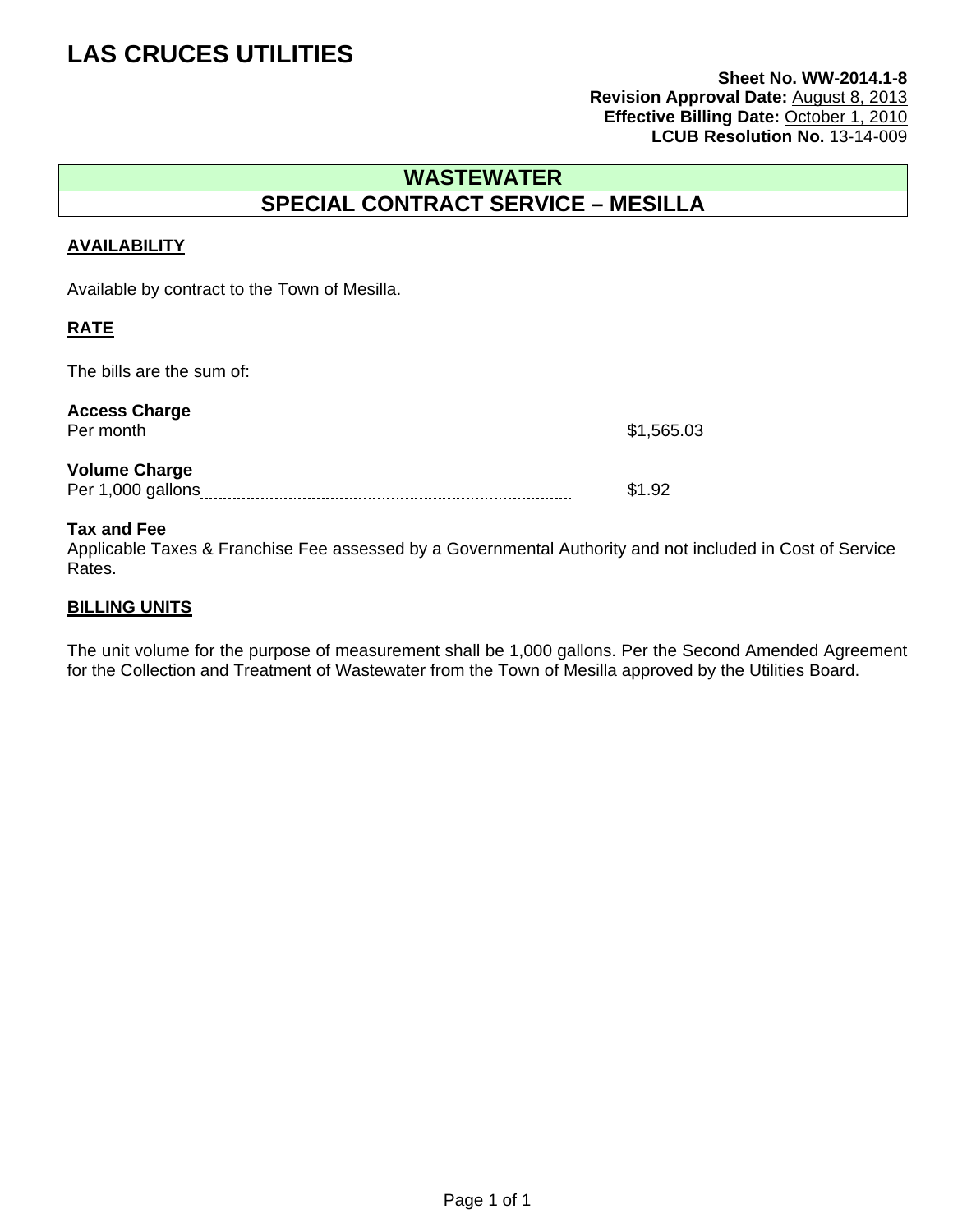#### **Sheet No. WW-2014-9 Revision Approval Date:** August 8, 2013 **Effective Billing Date:** October 1, 2010 LCUB Resolution No. 13-14-009

### **WASTEWATER SPECIAL CONTRACT SERVICE – COUNTY VILLAGES**

#### **AVAILABILITY**

Available by contract to County Villages.

#### **RATE**

The bills are the sum of:

| <b>Access Charge</b><br>Per month per connection within the County Village service area | \$2.74 |
|-----------------------------------------------------------------------------------------|--------|
| <b>Volume Charge</b><br>Per 1,000 gallons                                               | \$2.31 |

#### **Tax and Fee**

Applicable Taxes & Franchise Fee assessed by a Governmental Authority and not included in Cost of Service Rates.

#### **BILLING UNITS**

The unit volume for the purpose of measurement shall be 1,000 gallons. Volume shall be based on flow meter information read by the Las Cruces Utilities Water Resources Department.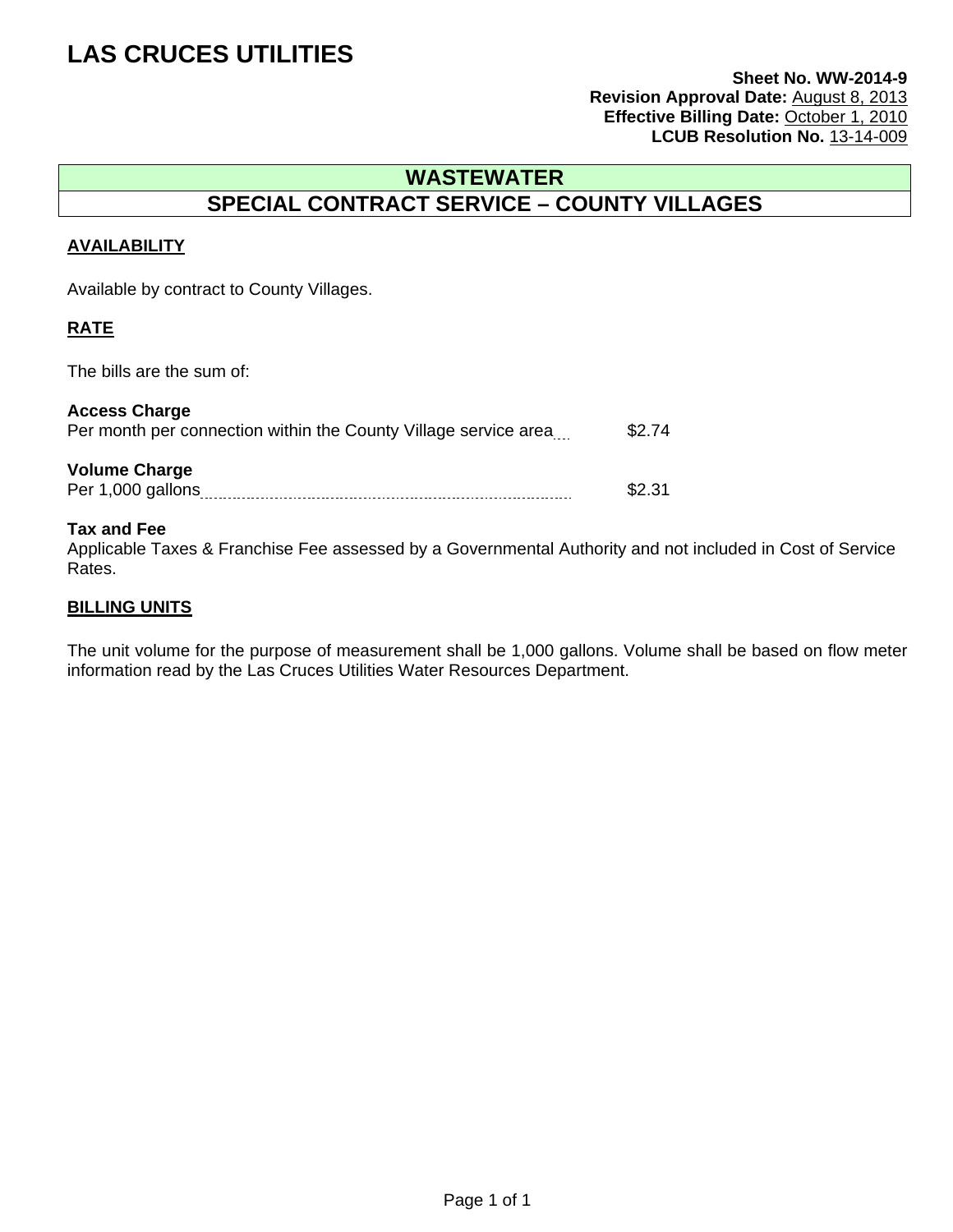#### **Sheet No. WW-2015-10 Revision Approval Date:** September 11, 2014 **Effective Billing Date:** October 1, 2010 LCUB Resolution No. 14-15-LCU010

### **WASTEWATER WEST MESA INDUSTRIAL PARK – INDUSTRIAL**

#### **AVAILABILITY**

Available in the Las Cruces Utilities West Mesa Industrial Park wastewater service area for any industrial users who are regulated or monitored under the City's Industrial Pretreatment Program, whether or not for profit.

Such enterprises shall include certain public institutions and industries regulated under the New Mexico Water Quality Control Commission regulations and the City's Liquid Waste Disposal Ordinance (No. 2488).

#### **RATE**

The bills are the sum of:

| <b>Access Charge</b><br>Per month  |                  | \$700.00                      |                |
|------------------------------------|------------------|-------------------------------|----------------|
| <b>Volume Charge</b><br><b>BOD</b> | $BOD < 750$ mg/L | 750 mg/L < BOD < $1,500$ mg/L | 1,500 mg/L $<$ |
| Per 1,000 gallons                  | \$3.50           | \$7.80                        | \$8.63         |
| <b>BOD/TSS Loading</b>             | $<$ 750 mg/L     | 750 mg/L < - < 1,500 mg/L     | 1,500 mg/L +   |
| BOD charge per pound               | \$0.00           | \$0.43                        | \$0.81         |
| TSS charge per pound               | \$0.00           | \$0.19                        | \$0.57         |
| <b>TDS Loading</b>                 | $<$ 1,000 mg/L   | 1,000 mg/L < - < 3,000 mg/L   | 3,000 mg/L +   |
| TDS charge per pound               | \$0.00           | \$0.04                        | \$0.07         |
| <b>Nitrogen Loading</b>            | $<$ 35 mg/L      | 35 mg/L $<$ - $<$ 70 mg/L     | 70 mg/L +      |
| Nitrogen charge per pound          | \$0.00           | \$2.15                        | \$4.31         |

#### **Tax and Fee**

Applicable Taxes & Franchise Fee assessed by a Governmental Authority and not included in Cost of Service Rates.

#### **BILLING UNITS**

The unit volume for the purpose of measurement per establishment shall be per 1,000 gallons. Volume shall be based on 100% of water consumed each month's billing cycle or as determined by an approved direct wastewater flow measurement.

Customers who can show to the satisfaction of the Utilities Director that a significant portion of the metered water usage does not enter the sewer system will be charged for only the volume entering the sewer system. The modification will be for a term of twelve (12) months maximum; if the condition exists beyond twelve (12) months, the customer must repeat this process.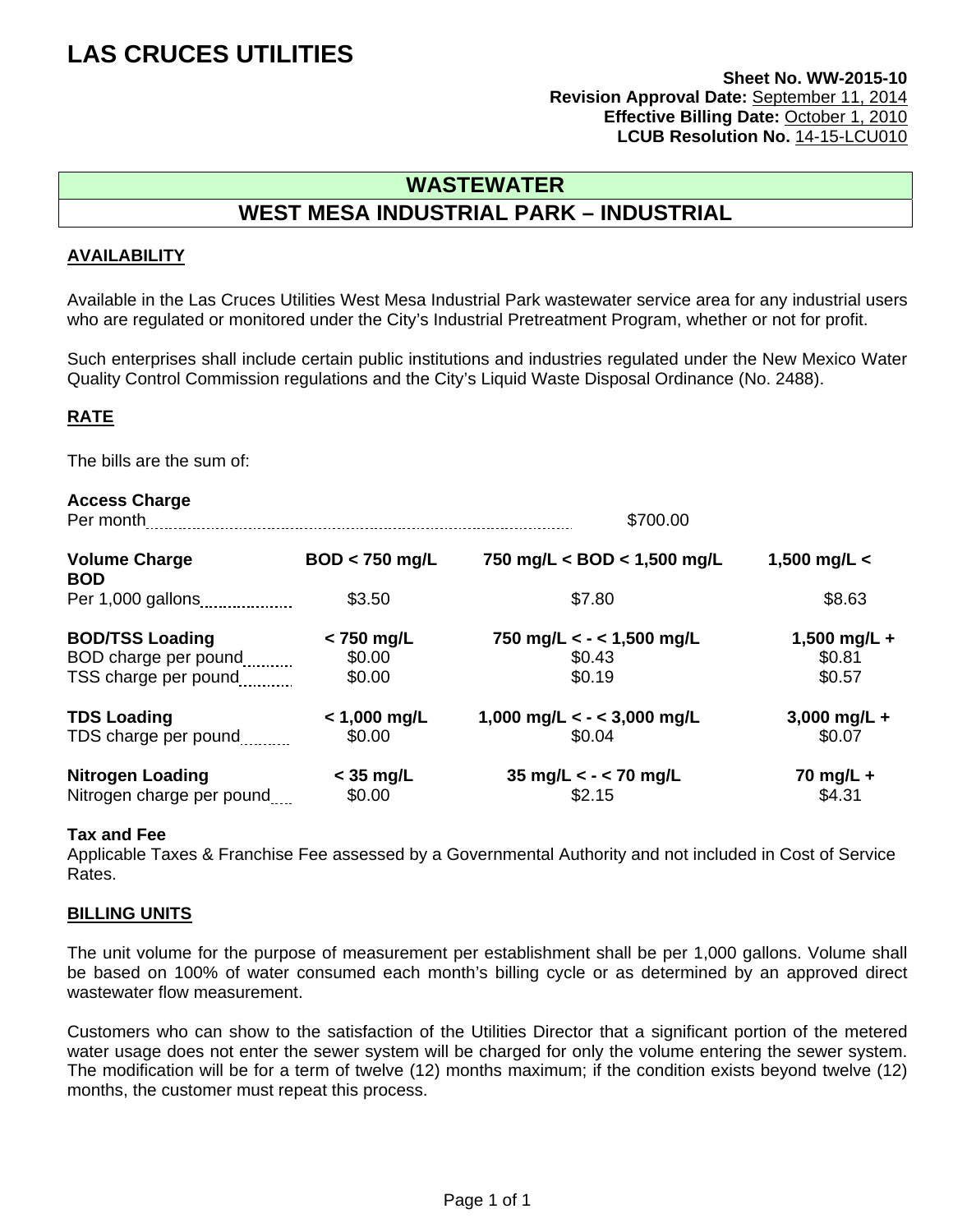### **WASTEWATER CONNECTION CHARGES**

| <b>Line Size</b> | <b>Service Line</b><br>(up to $25'$ ) | <b>Service Line</b><br><b>Additional Ft.</b> | <b>Pavement</b><br><b>Cut</b> | <b>Pavement Cut</b><br>(Over 25') | <b>Main Line</b><br><b>Extension</b> | <b>WW Tap</b><br>Fee |
|------------------|---------------------------------------|----------------------------------------------|-------------------------------|-----------------------------------|--------------------------------------|----------------------|
| $\mathbf{A}^{n}$ | \$1,560                               | \$35                                         | \$750                         | \$30                              | \$70                                 | \$0                  |
| 6"               | \$1,585                               | \$35                                         | \$750                         | \$30                              | \$70                                 | \$1,245              |

#### **\$150 Unable to Connect Service Charge**

This charge shall be made when Las Cruces Utilities is notified by the customer or customer's representative that the service site is ready for service and connection and utility personnel have been scheduled to physically connect service, but are unable to connect the service due to, among other things, work site obstructions or incomplete service installation necessary for the utility to perform the necessary and appropriate connection.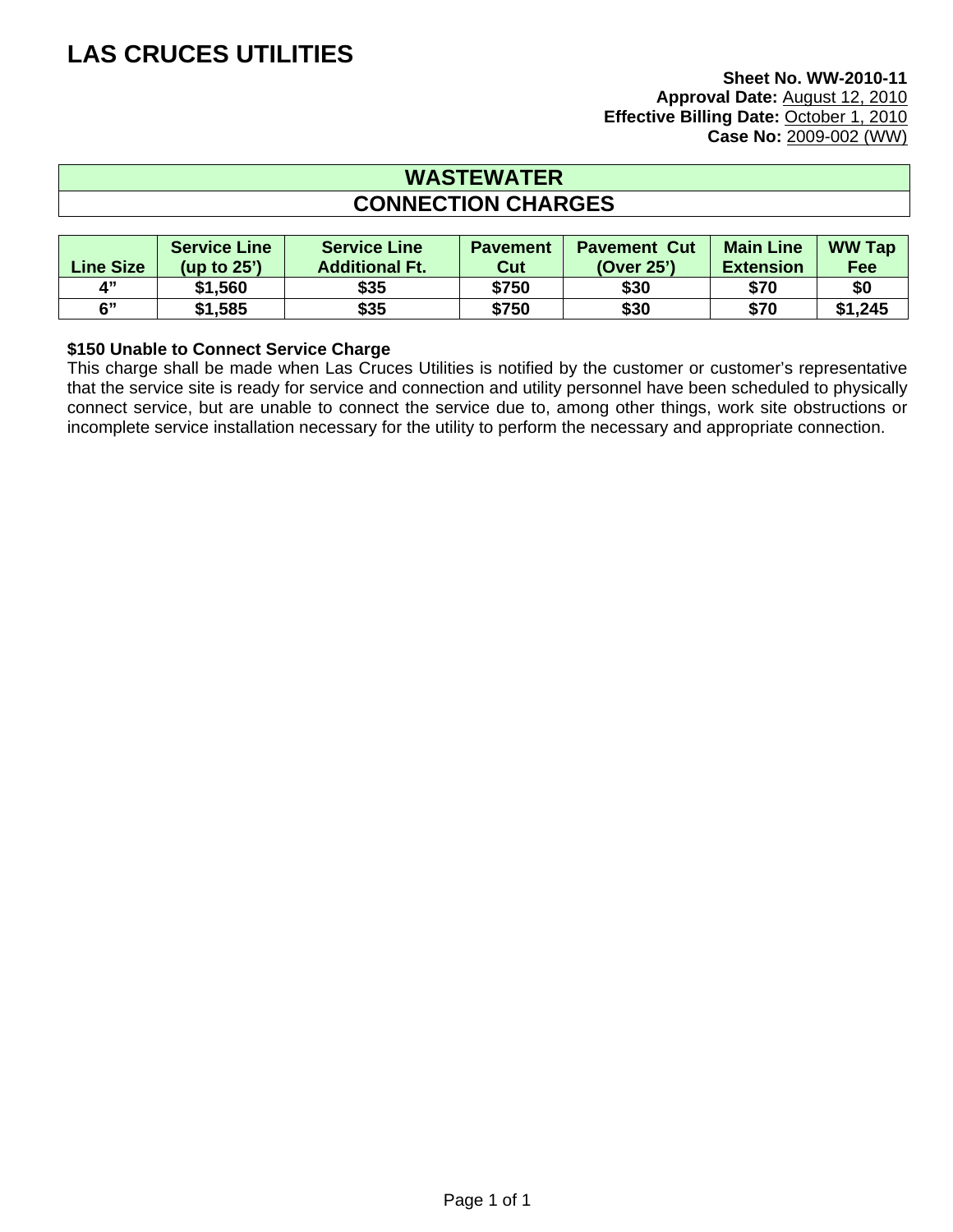**Sheet No. WW-2014-12 Revision Approval Date:** August 8, 2013 **Effective Billing Date:** October 1, 2010 **LCUB Resolution No.** 13-14-009

### **WASTEWATER DEVELOPMENT IMPACT FEE RATE RIDER**

#### **APPLICABILTY**

All wastewater service provided by Las Cruces Utilities shall be subject to the terms of this rider schedule.

#### **DEVELOPMENT IMPACT FEE RATE RIDER (DIFRR)**

Applicable Development Impact Fee Rate Rider established by order of the Utilities Board. The DIFRR shall enable to Las Cruces Utilities to recover or refund Development Impact Fee expenses for which ratepayers are responsible exceeding or falling below the level approved in LCUB Case No. 2009-002 (WW) defined as the Baseline Development Impact Fee Expense (BDIFE). A recovery or refund shall be based on a positive or negative difference between actual fiscal year development fund expenses for which ratepayers are responsible and the BDIFE. The recovery or refund factor shall be calculated based on the total wastewater discharge volume for the reconciled fiscal year and shall be reflected on customer bills as a charge in dollars and/or cents per 1,000 gallons billed. **Current Wastewater Development Impact Fee Rider is \$0.23 per 1,000 gallon (Resolution 15-16-LCU014)**

#### **Tax and Fee**

Applicable Taxes & Franchise Fee assessed by a Governmental Authority and not included in Cost of Service Rates.

#### **BILLING UNITS**

The unit volume for the purpose of measurement per service shall be 1,000 gallons for the amount consumed in a billing cycle.